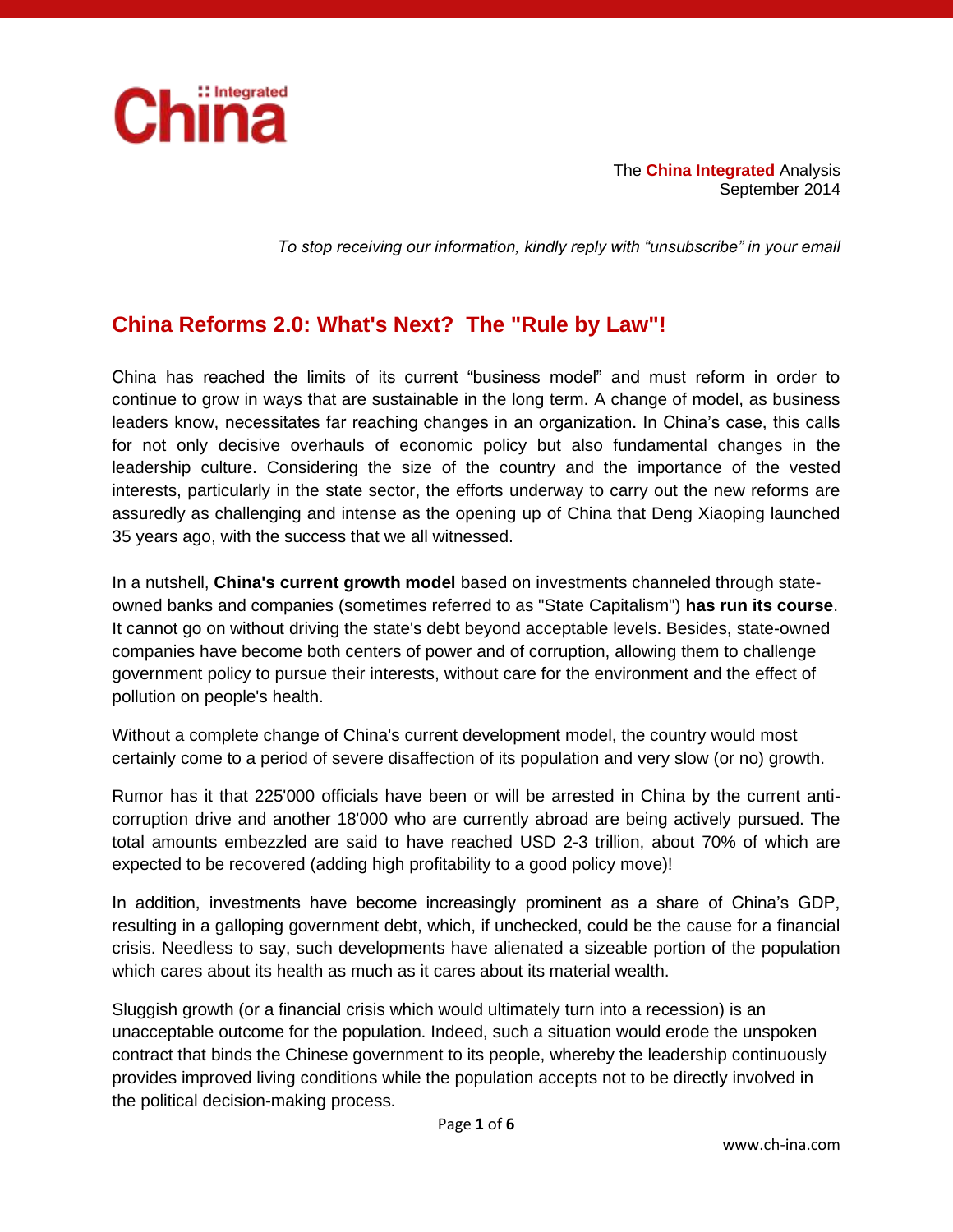**The new sets of reforms underway**, therefore, are not nice to have: they **are an absolute necessity** for both the country to continue its development and for the leadership to maintain its legitimacy and, by consequence, its mandate to govern.

(See our previous analysis for a detailed review: [2014, China at a Turning Point.](http://www.ch-ina.com/publications/analysis/2014-china-at-a-turning-point/))

#### **What is to be done?**

The obvious solution is to turn China's growth model away from its current reliance on investment and towards greater domestic consumption and private investments. This means encouraging citizens to spend more of their money on setting up businesses and improving their lives, instead of saving and lending their savings to the government, who in turns spends it on infrastructure projects or lends it further to state-owned companies.

But increasing private consumption and investments is only part of the solution to achieve sustainable growth. Since the working population (the number of people generating GDP) is reaching a plateau, productivity needs to improve to maintain a growing economy. Indeed, without more people joining the workforce, each person working will need to generate more economic output to deliver overall growth.

And since state-run companies are clearly less profitable and efficient than private ones, **encouraging the private sector** and **providing opportunities to entrepreneurs** is the obvious answer to, all at once, **increasing productivity and private consumption** as well as **keeping the increasing government debt under control**.

## **Corruption must be stopped**

 $\overline{\phantom{a}}$ 

The solution is evident, but its implementation goes against the vested interest of the stateowned sector, the politicians who control it, and their entourages who derive gains from it.

A telling example of the pre-eminence of SOEs' vested interest is the fuel and oil industry. In 2009 the State Council (China's Cabinet) issued the China III Diesel Standards, which were simply ignored by the (state-owned) oil companies<sup>1</sup> in order to maintain their profits. These SOEs would not have been able to do so without the patronage of high level officials such as Zhou Yongkang, a former Standing Member of the Politburo and a former Head of China National Petroleum Corporation.

**<sup>1</sup>** [The situation is detailed in New York Times article "As Pollution Worsens in China, Solutions Succumb to](http://www.nytimes.com/2013/03/22/world/asia/as-chinas-environmental-woes-worsen-infighting-emerges-as-biggest-obstacle.html?pagewanted=all&module=Search&mabReward=relbias%3Aw%2C%7B%222%22%3A%22RI%3A15%22%7D)  [Infighting", of March 21, 2013](http://www.nytimes.com/2013/03/22/world/asia/as-chinas-environmental-woes-worsen-infighting-emerges-as-biggest-obstacle.html?pagewanted=all&module=Search&mabReward=relbias%3Aw%2C%7B%222%22%3A%22RI%3A15%22%7D)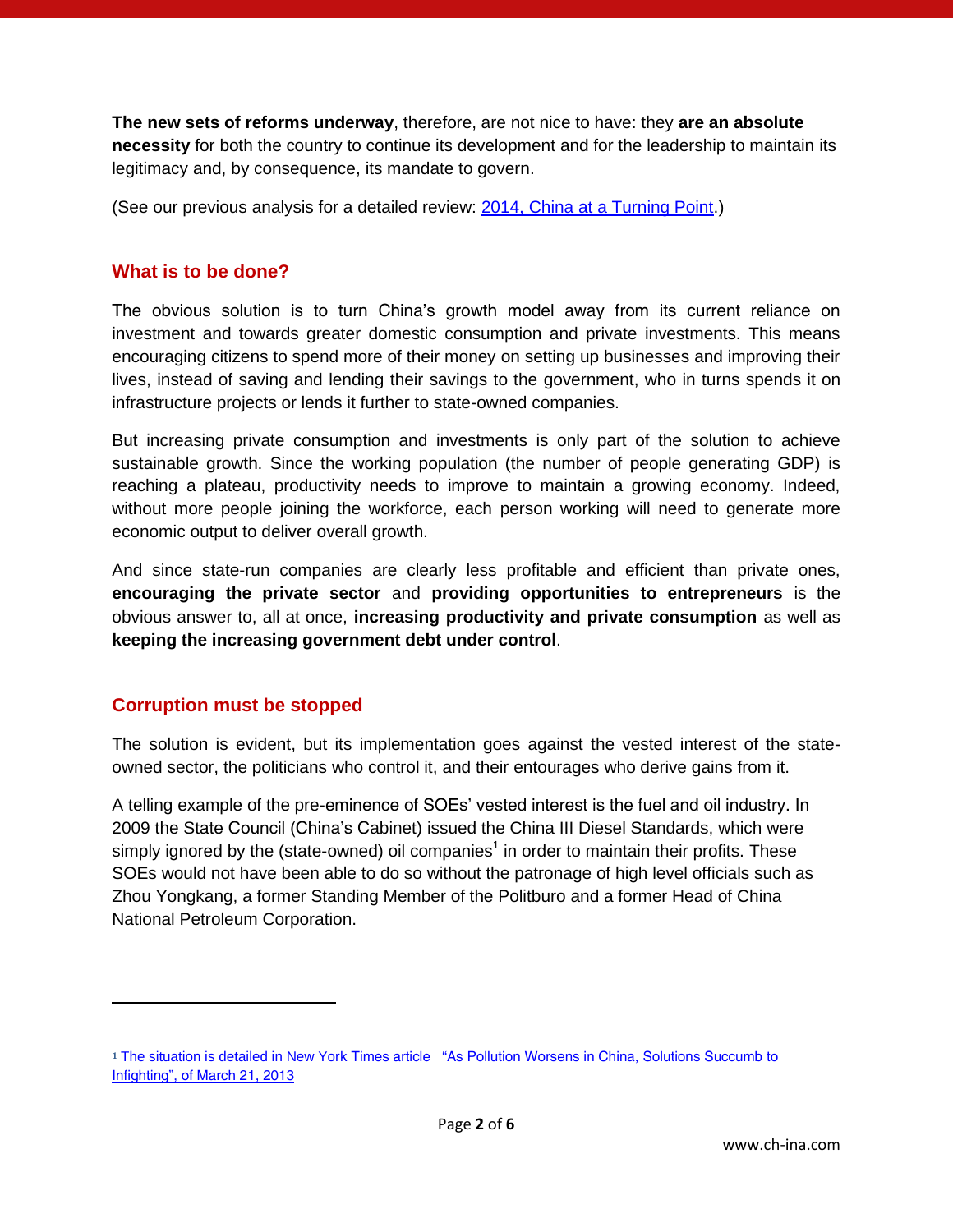Clearly, to ensure long-term sustainable growth and eventually **nothing less than the future of China**, there can be no alternative other than reducing the influence of the state sector and therefore the power of those who benefit from it. Government clampdown on graft, bribery, and embezzlement is an absolute necessity for a number of reasons, not least of which is to prevent large State Owned Enterprises (SOEs) from operating under de facto immunity from government prescribed policies.

It is no wonder, then, that China's new President warned in his acceptance speech that corruption had become a threat to the Communist Party and its leadership of the country, so much so that he made fighting corruption his first priority.

From then on, a key question that would decide the country's future was whether the new government could be strong and determined enough to eradicate the politicians' traffic of influence and rein in the state sector.

Fortunately enough, **events of the past year have provided room for quite some optimism**.

A clear indication of both the new government's determination and the support that it commands is the decision to arrest top level officials (including the Army's No 2) and to investigate the former security Czar (Zhou Yongkang) for "serious disciplinary violations." Remarkably**, it is the first time in the history of the People's Republic of China that a former Standing Member of the Politburo is investigated**. Though the move is certainly part of power-consolidation, it is also to show that in today's China, no one is untouchable. What's more, it warns officials that no former leader will be strong enough to protect allies and former subordinates against their unethical behavior. As a result, any official that wants to feel safe will apply policy ethically.

This in itself is a strong indication that corruption at high levels will be considerably reduced (if not eradicated) in the short term. And by ensuring discipline among officials, it is empowering the Chinese administration and fulfilling the first necessary step for the success of the much needed reforms.

Last but not least, these effective moves to clean the government have an important side-effect: ordinary people see their lives improving immediately. As a New York Times commentator reports, officials do not dare require semi-official fees (in fact often hidden bribes) anymore. She gives the example (among others) of the enrollment of her son, six years ago, in a local school where a mandatory "donation" of RMB 20'000 was requested. This year, when enrolling her daughter in the same school, no such fee was asked for $2$ .

# **What is next? "Rule by Law" to regulate government and free the economy**

 $\overline{a}$ 

<sup>&</sup>lt;sup>2</sup> "In Fighting Tigers, Xi Inspires the Masses", By <u>Didi Kirsten Tatlow</u>, New York Times 24 September 2014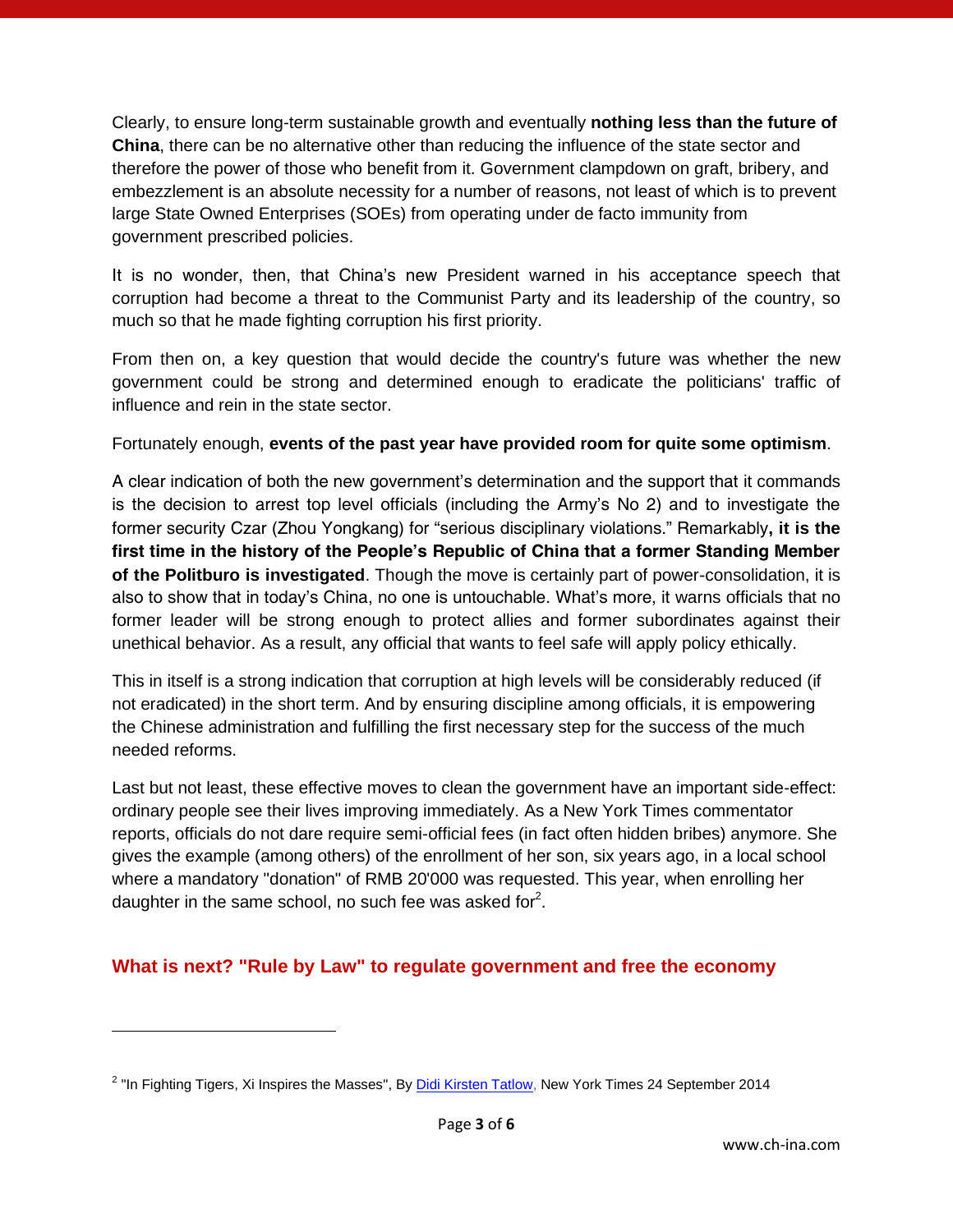It is also important to note that Zhou Yongkang was lastly in charge of China's internal security which includes the police and the judiciary, a department endowed with a bigger budget than China's military. The internal security system's first mission is to maintain social stability, the overarching priority of China's government. Fairness and equality of economic opportunity came clearly second in terms of objectives of the legal system.

Yet, once unethical civil servants are out of the way, reforming the legal system is a natural next step. A well-performing and ethical judiciary is needed, first of all, to ensure that corrupt practices do not resurface. But just as importantly, it is the essential tool to bring about equal economic opportunities for companies small and large, private or state-owned. This economic fairness is also the best instrument to motivate the private sector to invest, to generate confidence and galvanize individual consumption.

It is therefore no surprise that the main themes of the coming October plenum of the Communist Party have been announced to be "**Rule by Law**" (the officially sanctioned term for the role of the law in China's constitution) and the **economy.**

## **Limiting the arbitrary power of the State**

A key pillar of the reform agenda is therefore the strengthening of the legal system in favor of the citizens and entrepreneurs by fostering **greater transparency**, more **judicial independence,** while simultaneously **professionalizing the judicial decision-making processes**.

Among other provisions, specialized intellectual property rights courts will be established and officials have been instructed to provide expanded government information to the public, particularly about the way local governments use their funds. Furthermore, a transparency mechanism is planned that will require for the Chinese government to disclose all of its administrative approval requirements, starting first with those at the central government level. Under this arrangement, government agencies will no longer be allowed to interfere in the approval of items not included in their own registers. For the sake of transparency, these same agencies will additionally have to publish their administrative approvals items on their official websites.

New decisions and opinions<sup>3</sup> are bringing about some fundamental changes on the way the legal system works. Amongst these is a clear emphasis on enforcing greater judicial accountability for judges, prosecutors and police; sheltering judgments and decisions from public opinion and establishing a greater division of powers between the judiciary and law enforcement bodies.

 3 "On Earnest Prevention of Miscarriages of Justice", later complemented by the supplementary opinion of the Supreme People's Court on "Completing Systems of Prevention of Wrongful Cases".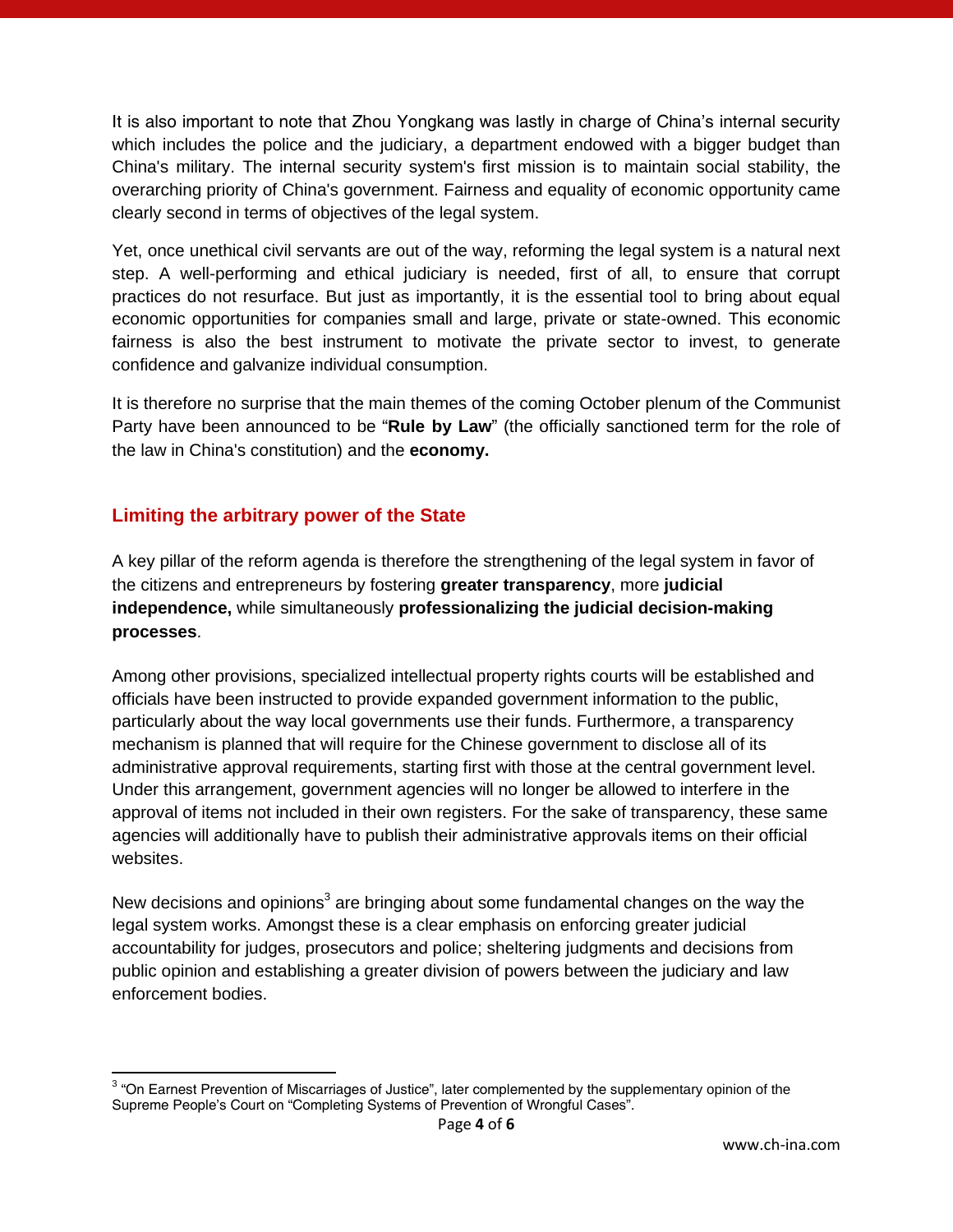#### **Amendment to the Company Law**

On the economic side, to stimulate private investments and entrepreneurship, China's National People's Congress adopted the "Amendment to the Company Law of People's Republic of China", which has lowered establishment requirements and reformed capital registration regime for new companies. As of 1 March 2014, the most significant changes are as follows:

- The change from the system based on paid-in registered capital to one based on subscribed registered capital is expected to have the greatest impact. By allowing investors to contribute capital over a much longer period, companies are given much more flexibility in developing their operations.
- The minimum registration capital of RMB 30,000 for limited liability companies will be cancelled, as well as the RMB100,000 minimum for single shareholder companies and the RMB5 million minimum for joint stock companies. Theoretically, investors will be able to establish a company with a registered capital of one RMB. Further to this point, the amendment cancels the requirement that at least 30 percent of the registered capital contribution be made in cash.
- In addition, companies are no longer required to go through a yearly inspection. Instead, they will provide annual reports, part of which will be **publically disclosed via an online government platform**.

Foreign-invested companies in China will see the same easing of company registration requirements provided by the latest amendment to the company law.

This is widely expected to benefit entrepreneurs and businesses by removing government redtape all the while decreasing the time necessary for businesses to have projects approved by the government.

## **The Legal System's New Role**

The set of legal changes underway illustrates the resolve by the Chinese leadership to regulate the way the government operates, while at the same time building a society and economy where the state plays a regulatory, rather than a direct interventionist role.

Ultimately, this is intended to create a much more level playing-field to support the development of private businesses in China as along with generating an environment perceived to be fair by common citizens.

In so doing, the Chinese government clearly intends to put the legal system to the service of China's development while keeping it under government control. This is the Chinese constitution's "**Rule by Law**" concept. While the judiciary is not made independent as it is in the western principle of Rule of Law. It does however, clearly go towards establishing a fair and probusiness society.